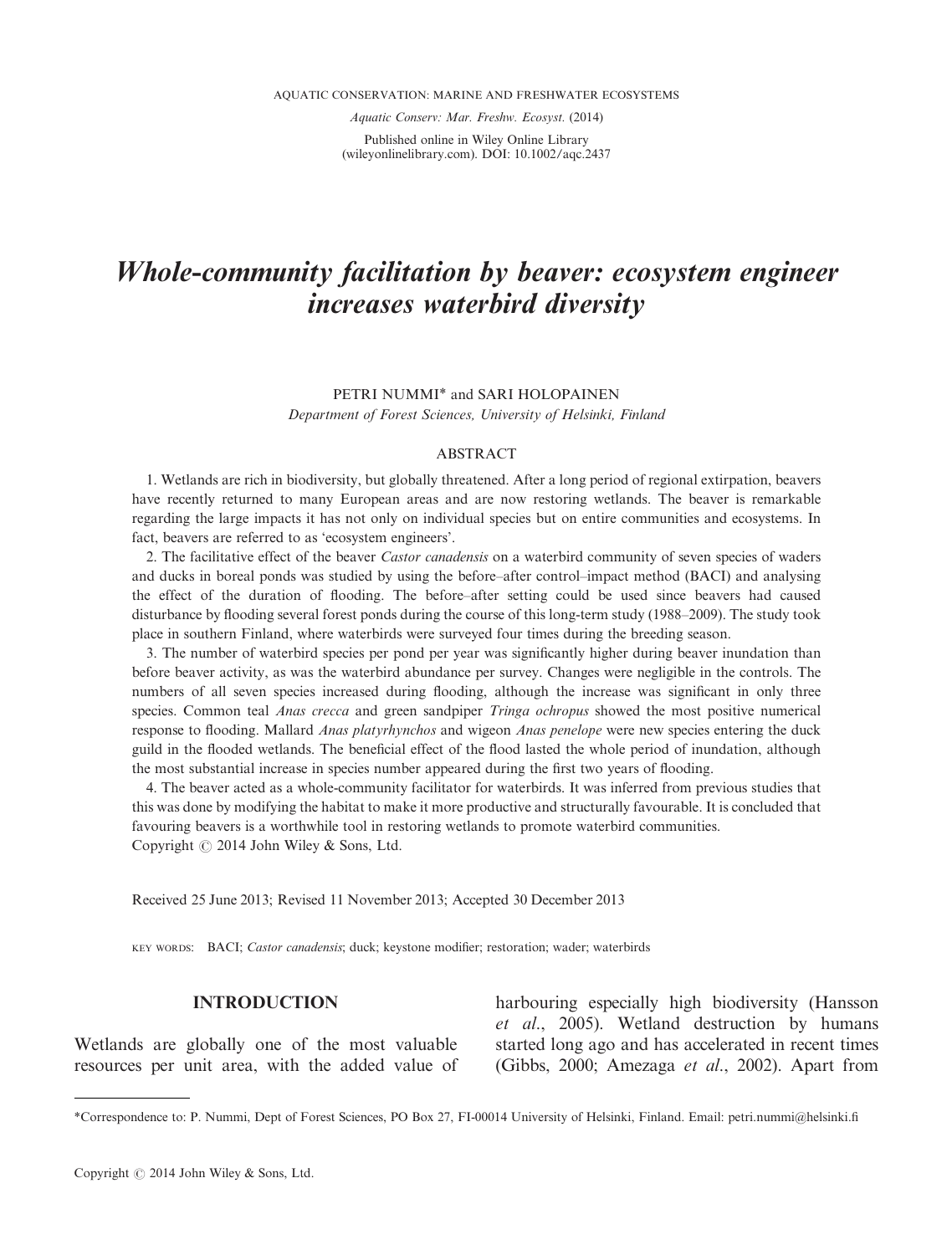direct wetland destruction, climate warming (McMenamin et al., 2008) and over-exploitation of beavers (Naiman et al., 1988; Nolet and Rosell, 1998) have indirectly affected the amount and distribution of wetlands. Landscapes especially in Europe have been in an unnatural state having very few beaver-created wetlands. Recently beavers have dispersed and been re-introduced to their former range, and as a result have started to restore European wetlands (Sjöberg and Ball, 2011; Halley et al., 2012). In North America beavers had returned to most of their original range by the 1950s (Jenkins and Busher 1979). Beavers affect their environment in many ways, an important one being facilitation for other species (Nummi and Hahtola, 2008; Bartel et al., 2010).

During recent decades, more and more evidence has accumulated on the importance of positive interactions in natural communities (Hacker and Gaines, 1997; Stachowicz, 2001). These positive interactions include facilitation and mutualism (Stachowicz, 2001), and they may be mediated through, for instance, ecosystem engineering (Jones et al., 1994).

Facilitation takes place when one species has a beneficial effect on another species (van der Wal et al., 2000; Machicote et al., 2004). Sometimes a single species can have a substantial impact on a whole community, for example on higher plants (Bruno, 2000; Stachowicz, 2001). One such process is facilitation through habitat modification (Power et al., 1996), as many organisms modify the environment to make conditions more suitable for themselves. This habitat modification may facilitate other species by reducing environmental stress, by promoting resource renewal, or by modifying foraging substrates and habitat structure (Dickman, 1992; Bruno et al., 2003). Facilitation may operate through ecosystem engineering, which implies that the engineers control the 'availability of resources to other organisms by causing physical state changes in biotic or abiotic materials' (Jones et al., 1997). Ecosystem engineers that have a whole-community impact on other species have so far been described mostly among plants (Irlandi and Peterson, 1991), herbivores (Wright and Jones, 2004), and marine invertebrates (Bruno and Bertness, 2001), especially intertidal communities (Bertness and Leonard,

1997). There are only a few studies where a vertebrate species facilitates a whole community of other vertebrates. Some studies have been made on the effects of beavers and hippopotamuses on fish, but in these the possible increase in species number is usually seen at a stream level; at a patch or reach level the effect on species richness can be either positive or negative (Snodgrass and Meffe, 1998; Collen and Gibson, 2001; Mosepele et al., 2009). Apart from anecdotal reports – for instance, on alligators (Finlayson and Moser, 1991) – we know of only two studies in which a vertebrate species appeared to be beneficial for a whole community of others at a patch scale: beavers affecting amphibians (Dalbeck et al., 2007) and elephants affecting other herbivores (Valeix *et al.*, 2011).

In general, ecosystem engineers are predicted to increase species richness if they increase the productivity of a low productivity patch or if they decrease the productivity of a high productivity patch (Wright and Jones, 2004, Figure 1). Ecosystem engineering by beavers leads to alteration in hydrology and riparian zone structure of ponds or streams, which then influences plant and animal community composition and diversity (Naiman et al., 1988; Bartel et al., 2010).

Beavers affect many animals, from invertebrates (McDowell and Naiman, 1986) to fish (Collen and Gibson, 2001), and from amphibians and reptiles



Figure 1. Conceptual model illustrating the effect of ecosystem engineering on species richness at the patch scale along a gradient of productivity, in this case expressed as an invertebrate biomass index. The focus of this study is on the low productivity end of the gradient (see Introduction). The model is modified from Wright and Jones (2004). Invertebrate abundance index 40 is an average of non-beaver ponds and value 280 is an average of beaver ponds in the Evo study area (Nummi and Hahtola, 2008), and as a reference, index 1250 is from eutrophic lakes in eastern Finland (Nummi and Väänänen, 2001).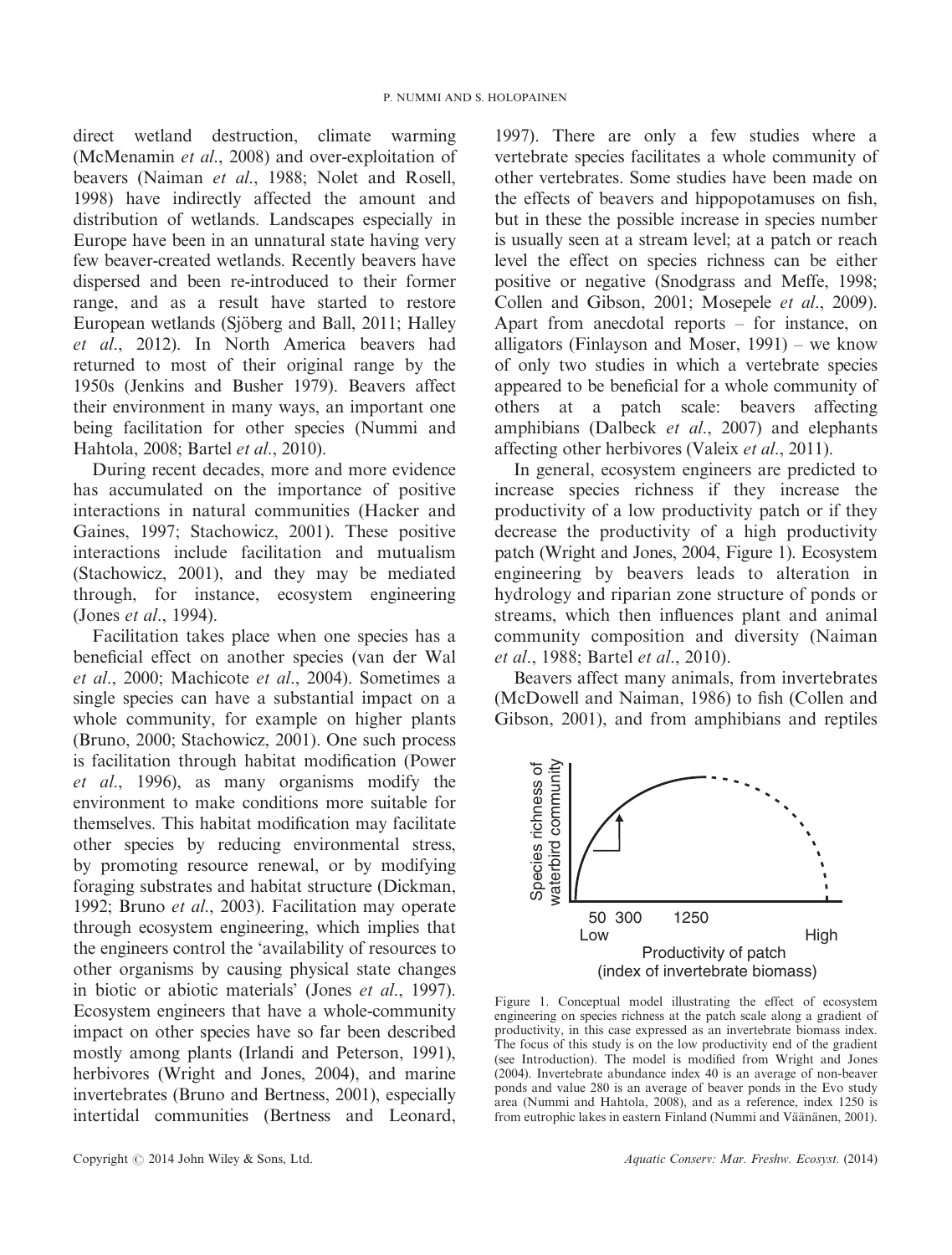(Metts et al., 2001) to birds and mammals (Aznar and Desrochers, 2008; Nummi et al., 2011). Some general descriptions have been made of bird communities in beaver ponds (Grover and Baldassarre, 1995; Brown et al., 1996; Edwards and Otis, 1999), and some investigations have compared bird diversity in active and abandoned beaver ponds with non-flooded wetlands (Longcore et al., 2006; Aznar and Desrochers, 2008). However, it is rarely possible to compare the same patches between 'before beaver' and 'during beaver' states (Nummi and Pöysä, 1997; Nummi and Hahtola, 2008).

The objective of this investigation was to study an assemblage of seven species of boreal waterbirds comprising ducks (four species) and waders (three species), all of which use invertebrates intensively as food during the breeding season (Batt et al., 1992; Colwell, 2010). These duck and wader species constitute the whole community of invertebrate-consuming waterbirds of the study area. An earlier study of three Anas species found some indication of increases in species number (Nummi and Pöysä, 1997), and single species, especially the common teal Anas crecca, are known to benefit rapidly from beaver inundation (Nummi and Hahtola, 2008).

Previous studies have shown that beaver flooding increases the invertebrate production of boreal wetland patches (Longcore et al., 2006; Nummi and Hahtola, 2008). Thus, the above-mentioned model of ecosystem engineering by Wright and Jones (2004) predicted that in an area with limited food, the resource amelioration in beaver ponds will lead to an increased number of invertebrate-eating waterbird species, i.e. to facilitation of the whole community (Figure 1); and, that the greatest difference can be found between the non-flooded situation and the beginning of the flood.

# MATERIALS AND METHODS

## Site description

The Evo study area consists of a system of 51 lakes and ponds in a 39 km<sup>2</sup> boreal catchment in southern Finland (61°12'N, 25°07'E). All lakes and small ponds within the area containing water throughout the summer were included. The shore types of the

lakes range from oligotrophic bog and forest without emergent plants in the water to more eutrophic types with lush stands of Equisetum fluviatile and Typha spp. Apart from beaver disturbance, the water conditions have only minor year-to-year variation (Nummi and Pöysä, 1993). The boreal study area contains oligotrophic waters in which ducks face resource limitation, i.e. lack of invertebrate food, and which therefore harbour very few duck broods (Sjöberg et al., 2000; Gunnarsson et al., 2004). The waders are assumed to be in the same situation since aquatic invertebrates also form an integral part of their diet (Colwell, 2010).

The beaver species in the area is the introduced North American beaver (Castor canadensis Kuhl.). As has happened in many countries, the European beaver (Castor fiber L.) was extirpated from Finland in 1868. When re-introducing the beaver in the 1930s, North American beavers were also brought in, and they now occupy wider areas in Finland (Parker et al. 2012). According to recent findings by Danilov et al. (2011), both beaver species play a similar ecological role along the waterways; both species have, for example, similar construction activities such as dam building. Thus, they should also affect other species similarly. Beaver ponds in the area are usually formed by a dam built at the outlet of a natural pond.

## Waterbird surveys

As part of a long-term population ecology project (Nummi and Pöysä, 1993; Suhonen et al., 2011), all four duck species (dabbling ducks: common teal (hereafter 'teal'), mallard (Anas platyrhynchos L.), wigeon (Anas. penelope L.), and a diving duck: common goldeneye (hereafter 'goldeneye', (Bucephala  $clangular$  L.)), as well as the three waders (green sandpiper (Tringa ochropus L.), common sandpiper (Actitis hypoleuca L.), and common snipe (Gallinago gallinago L.)) consistently breeding in the area were surveyed from 1988 to 2009. This study took into account four surveys that were relevant for all the species: in early May, early June, late June, and early July all the species are present either as pairs or broods. In 2009, when only two brood surveys were made, only one survey was made in June; in 1988 the early May data were not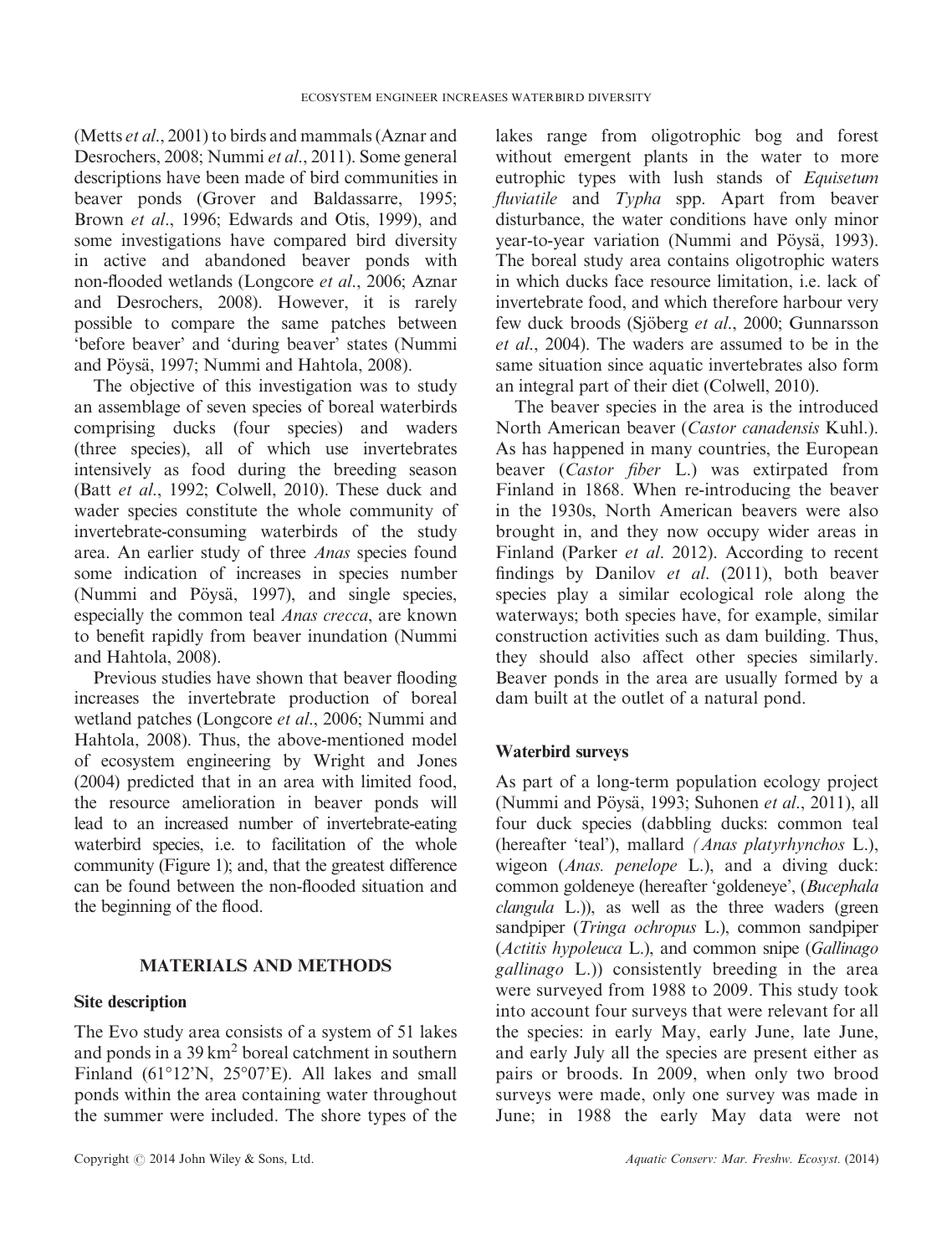available, and the mid-July data were included instead. During each survey, a point count was first conducted from the shore and after that a round count was carried out in which the lake was circled by foot or boat (Nummi and Pöysä, 1993). The method was chosen based on the lake size and shoreline structure, i.e. visibility to the lake was optimized (e.g. large lake areas can be viewed better from a boat, whereas in small lakes good views can be obtained also from the shore). In the most densely vegetated beaver ponds all three methods (point count, circling by foot, and boat) were combined to provide visibility of the whole pond area.

# Before–after setting created by beavers

Beaver activity formed a natural experiment-like setting, where 'before beaver flood' and 'during beaver flood' situations could be compared and a before–after control–impact assessment (BACI) conducted (Stewart-Oaten et al., 1986; Smith, 2002). The aim was to assess whether or not beaver affects the waterbird community and estimate the magnitude of the beaver effect (Smith, 2002). The duration of the effect was analysed separately and concerned only the flooded lakes.

During the 22 study years, 18 ponds out of the 51 were dammed by the beaver, and 14 of them provided valid before–after data. Some ponds were flooded several times, but only the first flood of the study period was taken into account in this analysis. The averages of bird numbers and number of species per pond over a period of two years before beaver occupation were compared with the corresponding numbers during the first two years of beaver inundation. Two years were chosen for this approach because most of the beaver ponds were flooded for at least that period. In a few cases, data from only one 'before' or 'during' year were available. Therefore the results are expressed as number of species per pond per year, and number (i.e. abundance) of birds of different species per pond per survey. For ducks one observation equals one indicated pair or one brood, and for waders one observation equals one indicated pair or warning individual later in the season (no chicks observed).

One control pond of a similar habitat was established for each of the 14 beaver ponds, which brings the number of ponds used in this BACI study to 28. After choosing one control pond for every beaver-flooded pond, changes in bird numbers in each of the control ponds were studied using exactly the same years that were used in the appropriate beaver ponds. The controls were the nearest neighbours of the beaver ponds in a habitat description gradient made in earlier studies (Nummi and Pöysä, 1997, Suhonen et al., 2011). The gradient was defined by a principal component analysis (PCA) based on habitat descriptions (size, depth and vegetation) of all the water bodies in the area  $(n=51)$ . Habitat descriptions were made for two years, 1989 and 2009 (Suhonen et al., 2011). Hence, two gradient values existed for every pond. For this analysis the average of these values was used to describe the ponds, but if a pond was dammed in either of the years, only the value from the year without flood was used. This was because of the control–impact setting: control ponds were not allowed to be flooded during the time they acted as control ponds; therefore the gradient values of the control ponds were from their basic, non-flooded state. Beaver flooding increases the productivity of the lake, which in turn is seen as an increase in the gradient value (Suhonen et al., 2011). The pond sizes of the study varied between 0.3 and 37.1 ha. Mean size difference between beaver ponds and their controls was 5.4 ha (ranging from  $-1.6$  ha to 30.6 ha, where negative values indicate that the beaver pond is larger than its control, and vice versa).

The development over time of waterbird species in all of the 18 beaver-flooded ponds was also studied. For that purpose the yearly flood situation of every pond between 1988 and 2008 was categorized: (0) no beaver flood, (1) first and second year flood, (2) third and fourth year flood, and (3) fifth year or older flood. The year 2009 was dropped from the analysis, because unlike in the BACI analysis, the uneven number of counting rounds might have biased the results. Category 1 is based on earlier results, which show that the first two years represent the largest increase in the number of invertebrates (emerging insects and aquatic invertebrates; Nummi, 1992). The length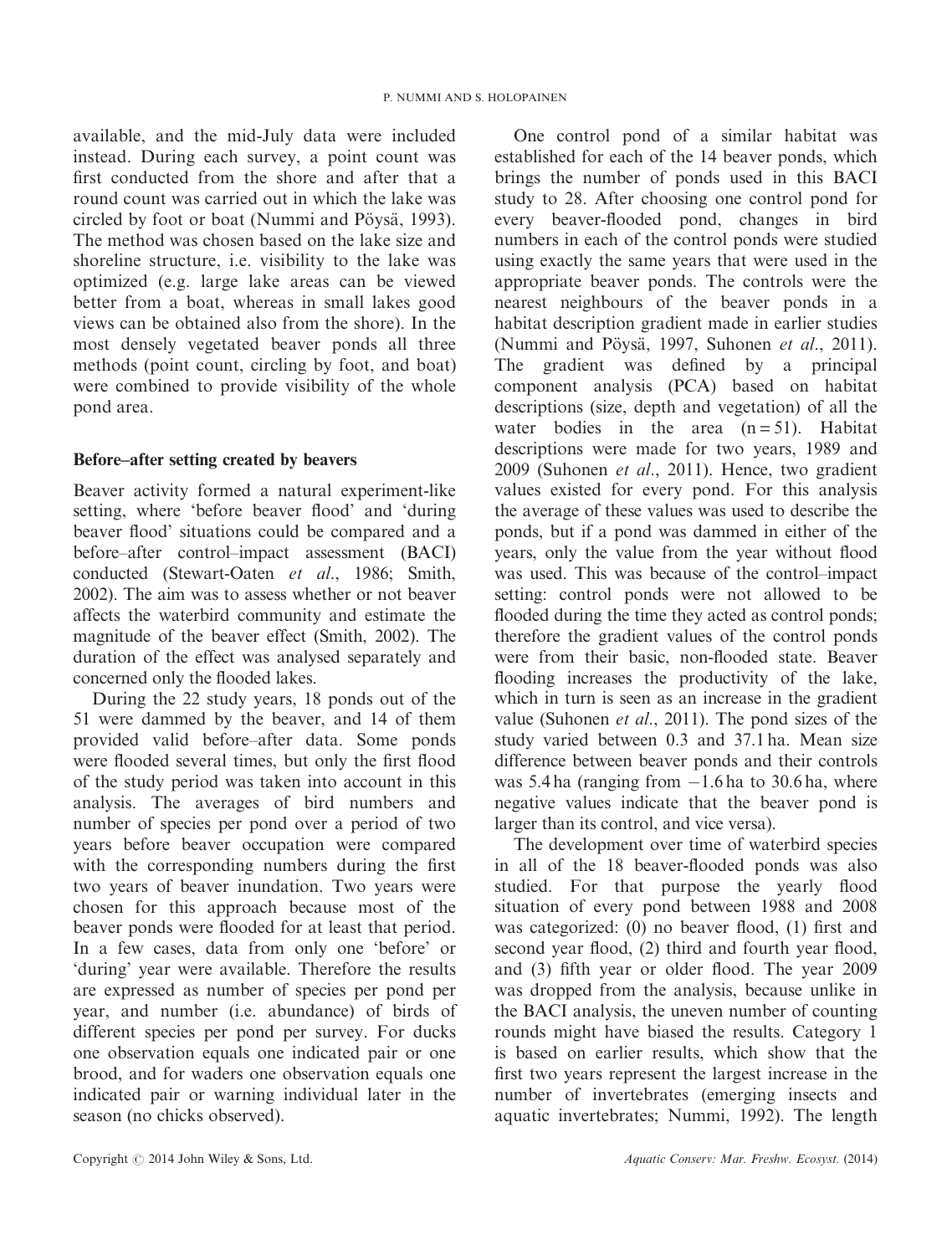of the second flood category is artificial, and was assigned to be of equal length to the first one, i.e. two years. The mean occupation time of a beaver colony site at Evo has been found to be 2.6 years (Hyvönen and Nummi, 2008), which shows that usually the intensive beaver-affected time is short. Because of the small sample size, the rest of the years were placed in category 3: only four ponds were flooded for five or more years. The average age of the flood in category 3 was 12 years.

## Statistical analyses

In the BACI analysis the changes in abundance of birds in different species and number of species were both analysed by comparing the data from ponds before and during beaver occupation. Flooded ponds constituted one group and their control ponds another group in an analysis using the Wilcoxon matched pairs signed ranks test for related samples. In addition, the species-specific waterbird abundances in the beaver ponds were also analysed with the Wilcoxon test for related samples. Analyses were made with PASW Statistics 18 (SPSS Inc, 2009).

The effect of the duration of the flood was analysed with generalized linear mixed modeling (Bolker et al., 2009, Zuur et al., 2009) by using the nlme library (Pinheiro et al., 2013) in R 3.0.0 (R Development Core Team, 2013). Yearly number of species in all of the 18 flooded lakes was explained by the flood duration classification. The data have a nested structure, and data exploration (Zuur et al., 2009) exposed a strong lake effect, but a rather weak year effect. A random part was therefore included in the model, and different random effect scenarios were fitted. The scenarios were: (1) an ordinary linear regression model refitted using the gls function without random intercept; (2) a categorical random factor for the lake effect, and (3) a random intercept and slope model for the year effect (a continuous covariate) per lake (a categorical variable). The comparison of AICs of these three scenarios was made with the Anova function. Based on the AICs scenario (2) was the best fit. Because data exploration also exposed different variances between the flood duration categories, the random part of the preferred model

(2) was extended by another scenario: (4) different variances per flood duration category (the VarIdent variance structure function). This extension gave no improvement based on the AIC values, and therefore scenario (2) was used in the analysis. The model of the flood duration effect on the species number is as follows:

$$
species_number_{ij} = \alpha + \beta \times \text{Flood category}_{ij}
$$

$$
+ a_i + \varepsilon_{ij} \tag{1}
$$

where species\_number<sub>ij</sub> is the number of waterbird species in lake i in year j, where  $i = 1, \ldots, 18$ , and  $j = 1988, \ldots$ , 2008. α is the intercept and β the coefficient of the flood category. The term  $a_i$  is the random effect that indicates the between-lake variation and is assumed to be normally distributed with mean 0 and variance  $\sigma_a^2$ . Term  $\varepsilon_{ij}$  is the unexplained error and represents the within-lake variation. It is assumed to be normally distributed with mean 0 and variance  $\sigma^2$ .

## RESULTS

The BACI analysis showed that the mean number of waterbird species per pond was higher during beaver flooding than before beaver occurrence (average 1.48 vs. 0.43 species per pond per year; Figure 2(A),  $N = 12$  (lake pairs with the same result were omitted),  $W = 0$ ,  $SE = 12.67$ ,  $P = 0.002$ , Wilcoxon matched pairs signed ranks test), as was their abundance per survey (0.80 vs. 0.14 observations per pond per survey, Figure 3(A) and 3(B),  $N = 13$ ,  $W = 1$ ,  $SE = 14.31$ ,  $P = 0.002$ . No change was found in the control ponds in either the number of waterbird species (0.70 vs. 0.54, Figure 2(B),  $N=11$ ,  $W=27$ ,  $SE=11.18$ ,  $P=0.592$ ) or the number of observations (0.30 vs. 0.20,  $N=11$ ,  $W = 21$ ,  $SE = 11.24$ ,  $P = 0.286$ .

All seven species of the study seemed to increase during flooding. Teal and green sandpiper showed numerically the most positive response to beaver flooding, but mallard and wigeon were totally new species entering the duck guild in the beaver-affected wetland patches (Figure 3(A) and 3(B)). The increases in the number of teals, green sandpipers and mallards were significant (Table 1). However, wigeon, common sandpiper and common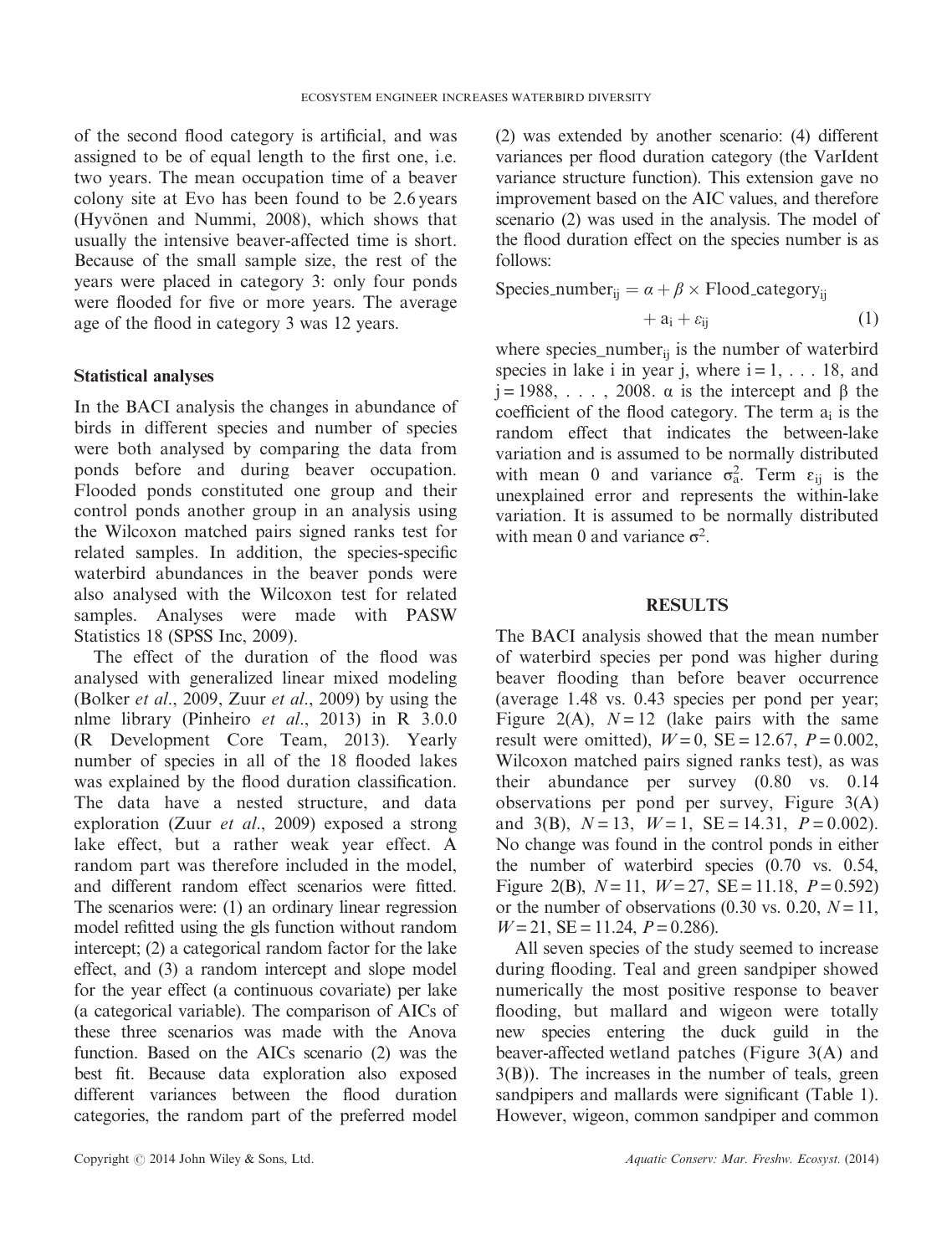

Figure 2. Change in the number of waterbird species in 14 beaver ponds (A) and in their 14 control ponds (B), expressed as number of species per year during the first two beaver occupancy years minus number of species per year during the two years before occupancy. Positive bars indicate an increase in the number of species, and negative bars a decrease. In ponds where flooding lasted for two years, the results are averages for those years and for the two years before the flood. Parentheses around the ponds indicate situations where there were no waterbird observations before or during the flood.

snipe were observed only rarely and therefore their results are uncertain.

The flood duration analysis showed that the number of waterbird species already increased during the first two years of inundation (Table 2, Figure 4). Moreover, it showed that this increase continued during the next phases, even though category 2 (third and fourth year flood) showed large variation. All the categories of flooding  $(1-3)$ differed significantly from the non-flooded category which was the baseline (category 0, Table 2), indicating that the number of waterbird species in the ponds was higher during the flooded years than in the non-flooded years, and that the duration of the flood did not change the basic pattern (Table 2).

# DISCUSSION

This study showed that the disturbance caused by beavers led to increased abundance and richness of a waterbird community within a wetland patch; this was predicted in a model by Wright and Jones (2004) for ecosystem engineering that increases productivity in low productivity areas (Figure 1). In the case of ecosystem engineering by beavers the previous community is disturbed, and considerable amounts of nutrients are released for the use of invertebrates, which then serve as food for bird

species of the newly formed species assemblage (Naiman et al., 1988; Nummi, 1989; Wright et al., 2002). The increase in waterbird diversity is linked to the general relationship between species number and productivity. At low productivity, species richness is limited by stress and resource availability, and resource amelioration should increase species richness (Roxburgh *et al.*, 2004).

From the invertebrate-eating waterbird perspective, the beaver acted as a 'whole-community' facilitator, modifying local conditions to create a more favourable environment (for plants, see Bruno, 2000; Stachowicz, 2001). This facilitation led to a higher abundance in this group of seven waterbird species: all seemed to benefit from beaver although in only three species was the increase significant. In the one previous study showing that beaver was beneficial for a whole community of other species, the European beaver facilitated amphibians in central Europe (Dalbeck et al., 2007). Since that study did not measure species abundances, the only result was that all species of the area were present in beaver ponds, and some only in those ponds. In the before–after investigation of the 14 beaver ponds in this study, teal and green sandpiper showed the most positive numerical response to beaver flooding. However, mallard and wigeon were interesting in that they were totally new species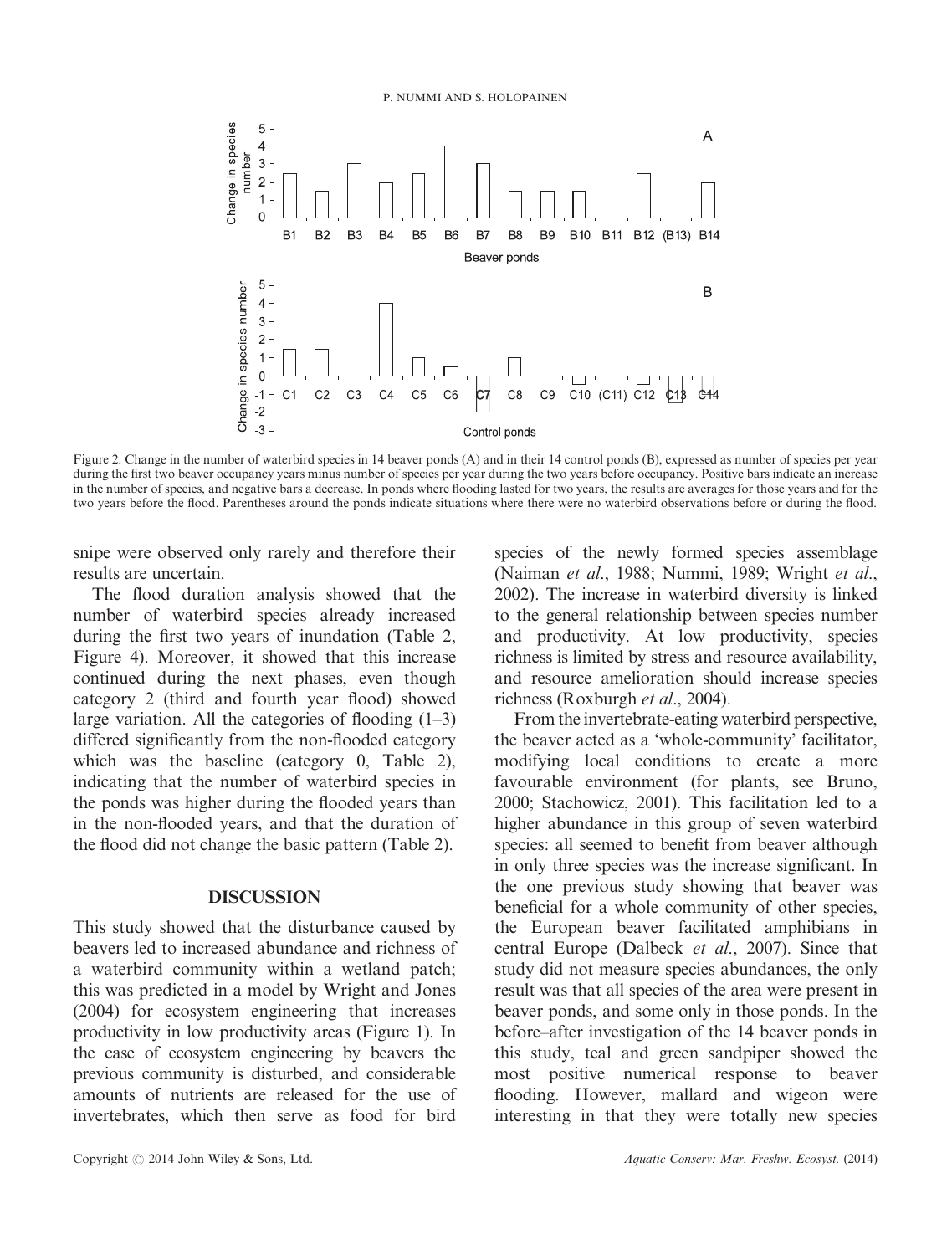

Figure 3. Average abundance of (A) ducks and (B) waders per survey for 14 beaver ponds before and during beaver occupancy. Error bars represent  $\pm$  SE.

Table 1. Test statistics for the change of the abundance of different waterbird species in the 14 beaver ponds from before the flood to flood. Wilcoxon matched pairs signed ranks tests was used. N represents that number of lake pairs that had a different number of birds, W is the Wilcoxon test statistic, SE is standard error and P value is statistical significance

| <b>Species</b>   | N  | W    | SE.   |       |
|------------------|----|------|-------|-------|
| Mallard          |    | 0    | 5.91  | 0.018 |
| Teal             | 12 | 4.5  | 12.70 | 0.007 |
| Wigeon           | 3  | 0    | 1.84  | 0.102 |
| Goldeneve        | 9  | 10.5 | 8.28  | 0.103 |
| Common sandpiper |    | 1.5  | 2.69  | 0.194 |
| Common snipe     |    | 0    | 1.84  | 0.102 |
| Green sandpiper  | 13 | 4    | 14.15 | 0.003 |

Table 2. Estimated parameters of the effect of flood duration on the number of waterbird species. Flood categories are nominal variables and represent: 0 – no beaver flood (intercept); 1 – first and second year flood; 2 – third and fourth year flood; and 3 – fifth year or older flood. The random effect  $a_i$  representing the between-lake variation is  $N(0, 1.08<sup>2</sup>)$ 

|                  | Value | SE.  | $t$ -value | P         |
|------------------|-------|------|------------|-----------|
| Intercept        | 2.01  | 0.26 | 7.61       | P < 0.001 |
| Flood category 1 | 0.97  | 0.17 | 5.59       | P < 0.001 |
| Flood category 2 | 1.32  | 0.37 | 3.59       | P < 0.001 |
| Flood category 3 | 1.51  | 0.34 | 4.49       | P < 0.001 |



Figure 4. The effect of duration of the beaver flood on the annual number of waterbird species at 18 beaver ponds during the study period of 20 years. Categories represent: 0 – years with no beaver flood (N = 272); 1 – first and second year flood (N = 53); 3 – third and fourth year flood ( $N = 11$ ); and  $4 -$  fifth year or older flood ( $N = 42$ ) in those 18 lakes that were flooded at some point. Circles indicate the mean and whiskers 95% confidence intervals.

entering the duck guild in the 14 beaver-affected wetland patches. They are not new species for the area, but are usually found at the more eutrophic end of the gradient of lakes in the area; this finding is especially true for wigeon (Nummi and Pöysä, 1993). Within the boreal ponds of the study area, the frog Rana arvalis was present only in beaver ponds (Vehkaoja and Nummi, unpublished data). Beaver flooding typically increased lake vegetation richness in the area, and elevated the position of the flooded lake in the habitat gradient (Suhonen *et al.*, 2011).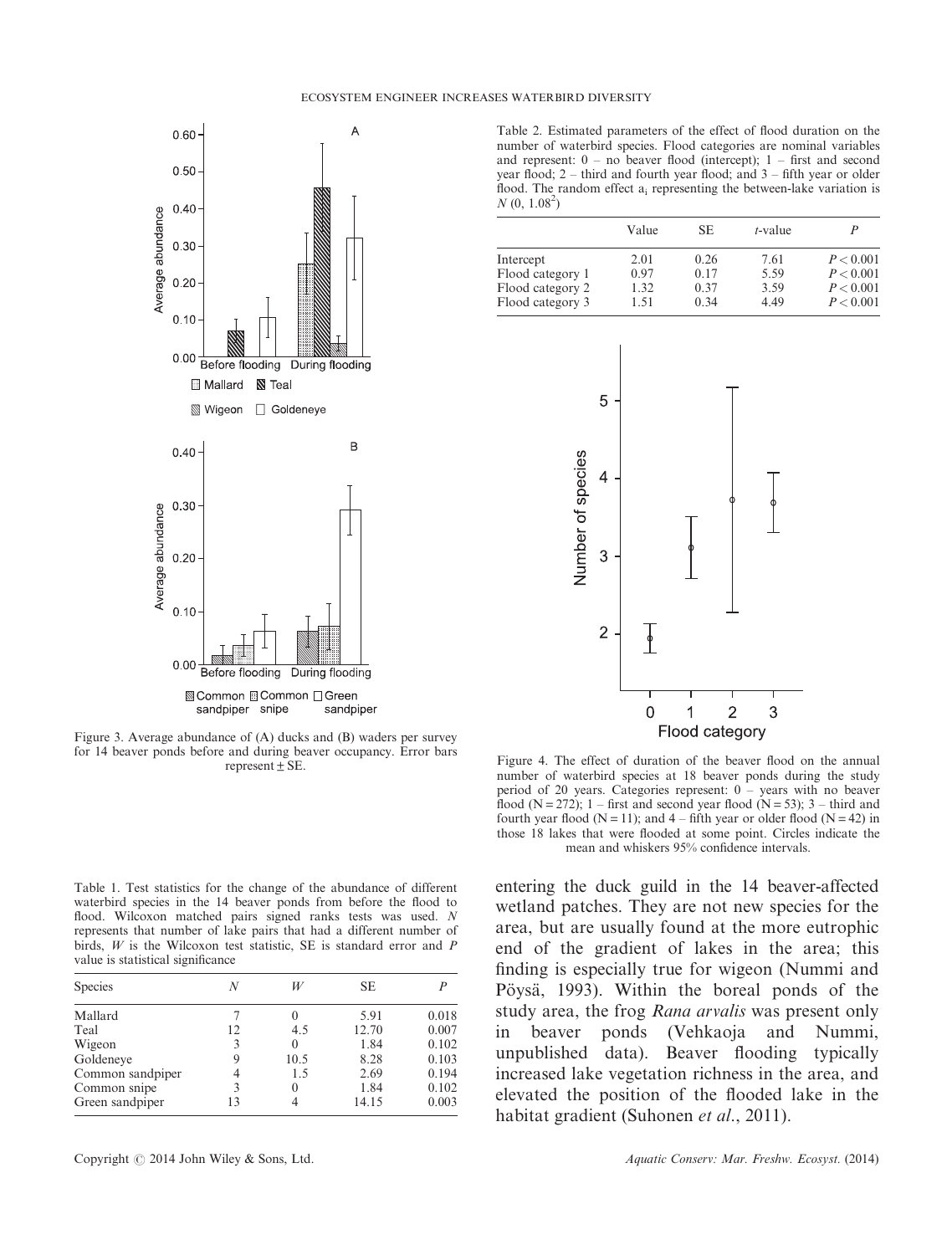In general, the composition of the regional species pool is likely to have a large effect on the composition and richness of modified patches (Wright and Jones, 2004). In some studies in North America, 15 species of waterbirds, and eight waterfowl species alone, have been found in beaver-influenced waters (Beard, 1953; Longcore et al., 2006). In this study, all seven species of the regional species pool were present also in the beaver pond species pool.

When the goal of an ecological study is to determine the factors restricting the distribution of a species, identifying the limiting life history stage is often crucial (Bruno, 2000). In this study, distribution of birds was observed at the local/ patch scale at a critical stage of a species' life cycle, the breeding period. In this boreal setting, the patterns at patch scale may be observed also at a landscape level; for example, for teal the landscape-level brood production is concentrated on the beaver ponds (Nummi and Pöysä, 1995; Suhonen *et al.*, 2011). It is likely that the duckling or chick stage limits the occurrence of waterbirds in boreal wetlands, as suggested by the higher survival of teal broods in beaver ponds (Nummi and Hahtola, 2008) and the increased survival of mallard ducklings in boreal ponds where food was added (Gunnarsson et al., 2004). Experimental studies strongly suggest that duck broods are resource limited in boreal lakes (Nummi et al., 2000; Sjöberg et al., 2000), and growth of wader chicks has also been linked to the high invertebrate abundance along the edges of wet features (Eglington et al., 2010). The increase of invertebrate food in beaver ponds is probably an important factor in the increase of all the species in the study. In the study area, the invertebrate abundance index in beaver ponds is about seven-fold compared with that of non-beaver ponds (280 vs. 40, Nummi and Hahtola, 2008, see also Figure 1). Most of the species certainly benefited, too, from the change in habitat structure, i.e. from the increase of shallow water in beaver ponds, which ameliorates foraging possibilities for birds (Beard, 1953; Longcore et al., 2006). In the study area the average water depth measured from the shore is 23 cm in beaver ponds and 64 cm in non-beaver ponds (Nummi and Hahtola, 2008).

Thus, with reference to the conceptual model of facilitation by Bruno *et al.* (2003), we think that at least resource enhancement and habitat amelioration took place when beavers modified waterbird habitats.

Wright and Jones (2004) stated that their engineering model would be more likely to give successful predictions of species richness if the resources modified by an ecosystem engineer had similar effects on the species comprising the assemblage studied, e.g. the effect on birds of an invertebrate increase. Of the species studied here, teal and green sandpiper could be seen as disturbance species that readily colonize newly formed beaver ponds (Nummi and Pöysä, 1997). For teal this has been closely linked to its diet, which includes cladocerans, the first invertebrates to bloom in the ponds (Nummi, 1993). Likewise, mallard is found in high densities in flooded temporal and seasonal wetlands of North American prairies (Kantrud and Stewart, 1977). Goldeneye adults and older ducklings, on the other hand, typically thrive in stable ponds and dive for their food (Cramp et al., 1986); their numbers, too, were found to increase upon flooding. Studies also show that invertebrate density increases in the deeper parts of beaver ponds after flooding (Nummi, 1989).

There is little information on habitat use and diet in the breeding grounds of the waders in this study, but they are known to use a wide variety of aquatic and terrestrial insects, including chironomids, which are numerous in beaver ponds (Nummi, 1989). Waders forage in shallow water (Isola et al., 2000; Eske Holm and Clausen, 2006), and probably benefit, as mallards do, from drowning terrestrial invertebrates in the early phases of flooding (Swanson et al., 1985). The shallow shores of beaver ponds in the study area provided the waders as well as duck broods with a more suitable foraging habitat than that of more than 60 cm in undisturbed lakes (Isola et al., 2000; Nummi and Hahtola, 2008). On wintering grounds, waders usually feed in water less than 20 cm deep (Rehfisch, 1994). Common snipe prefers open marsh habitat (Cramp et al., 1985), which was not present in most of the beaver ponds in this study; that is probably why, unlike in North America (Longcore *et al.*, 2006), the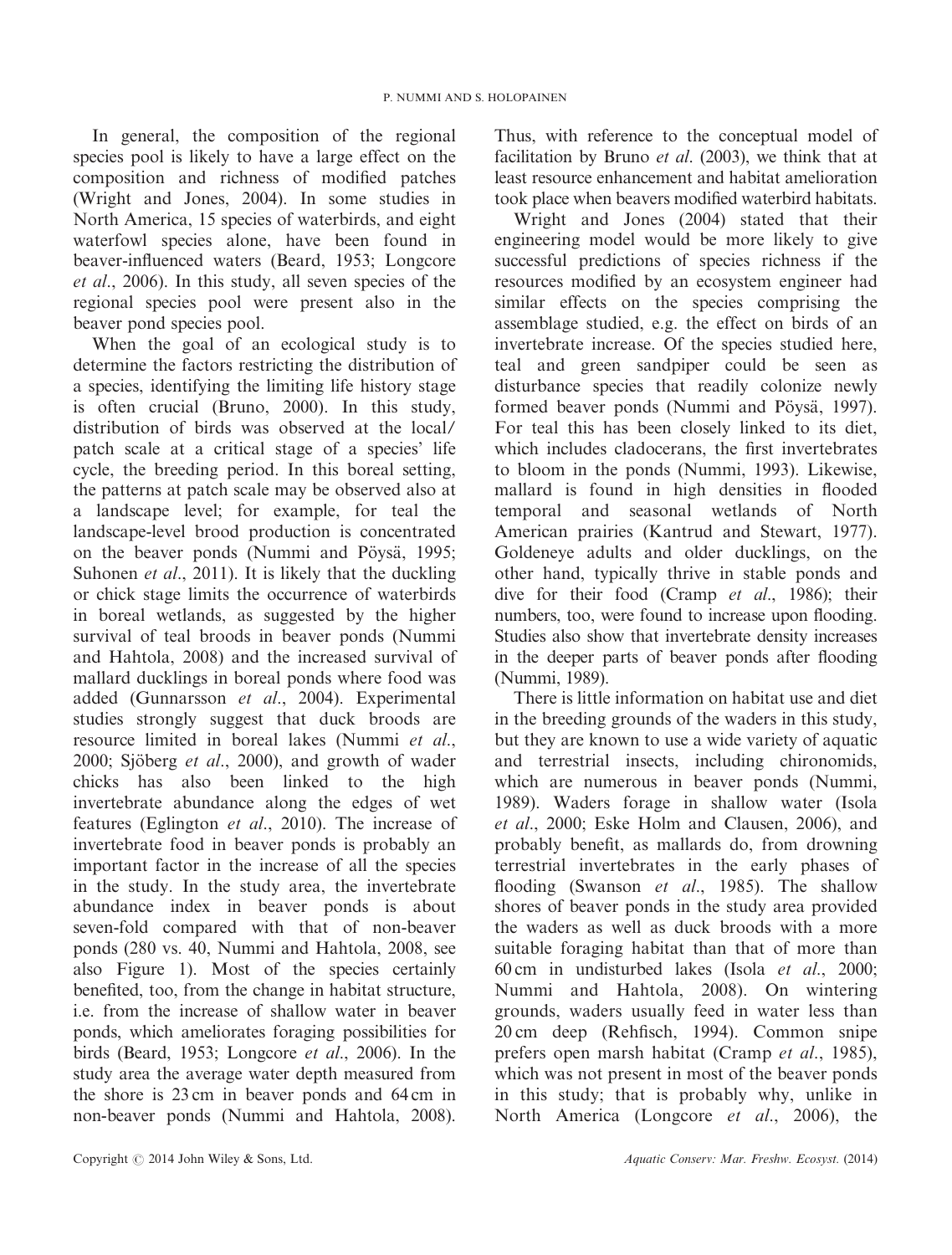increase of this species after beaver flooding was not more distinctive.

From the viewpoint of biodiversity management it is interesting that the number of waterbird species still increased after the two first years of flooding. After three to four years of flooding, diversity remained more or less at the same relatively high level. This pattern is rather different from that found in some other groups: the diversity of herbaceous plants is highest in ponds 11 to 40 years old (Ray et al., 2001), and that of fishes in ponds 9 to 17 years old (Snodgrass and Meffe, 1998). For invertebrate-eating waterbirds beaver-flooded ponds offer beneficial circumstances (i.e. abundant food), and as mobile animals birds find them quickly (Nummi and Pöysä, 1997). There were only seven species of invertebrate-eating waterbird species in this study, all of which found the beaver ponds relatively quickly. Community-level benefit is then maintained for the whole period of flooding, at least when flooding is brief as it often is in the Evo study area.

Wetlands and their associated species, such as amphibians and bats, have been in drastic decline (Amezaga et al., 2002), even in protected areas (McMenamin et al., 2008). This is true also for waders (Colwell, 2010). It is therefore worthwhile considering the promotion of beavers in wetland restoration and to reintroduce them to areas where they have been extirpated in the past (Nolet and Rosell, 1998; Jones et al., 2009). Much of wetland management has been motivated by an interest in improving the habitats of hunted waterfowl (Colwell, 2010), but for conservation it is essential that apart from waterfowl beavers also benefit waders. When considering beavers as restoration agents it is important to notice that patch modification by beaver is less stochastic compared with abiotic disturbances. When beavers are present, new ponds are created from time to time, the rate depending on the population dynamics of the animal (Johnston, 1995; Wright et al., 2004; Nummi and Kuuluvainen, 2013). It should be noted, however, that when large predators are absent beaver densities might become too high to benefit biodiversity (Ritchie et al., 2012).

In conclusion, the findings of this study emphasize the key role of beavers in facilitating individual waterbird species and waterbird communities in boreal wetlands. In habitat conservation and restoration, it is sometimes wise to identify probable keystone species or ecosystem engineers and focus on their management (Ebenman and Jonsson, 2005; Byers *et al.*, 2006). In areas where beavers are difficult to manage it is feasible to imitate their flooding with man-made actions, as has been done in many restoration and conservation programmes (Danell and Sjöberg, 1982; Chovanev, 1994; Mazerolle et al., 2006; Eglington et al., 2010). However, man-made wetlands are more costly to manage than dam-building beavers (Brown and Parsons, 1979).

## ACKNOWLEDGEMENTS

We appreciate the effort of many field workers during the long course of this study, and thank them all. Timo Kuuluvainen, Jani Pellikka and Hannu Pöysä kindly commented on earlier versions of the manuscript, and Nancy Seidel checked the language. We also appreciated the grant from the Foundation for Research of Natural Resources in Finland to PN (1989–1991) and the grants from Suomen Riistanhoito-Säätiö, Suomen Luonnonsuojelun säätiö and Jenny and Antti Wihuri Foundation to SH (2011).

## **REFERENCES**

- Amezaga JM, Santamaria L, Green AJ. 2002. Biotic wetland connectivity – supporting a new approach for wetland policy. Acta Oecologia 23: 213–222.
- Aznar J, Desrochers A. 2008. Building for the future: abandoned beaver ponds promote bird diversity. Ecoscience 15: 250–257.
- Bartel RA, Haddad NM, Wright JP. 2010. Ecosystem engineers maintain a rare species of butterfly and increase plant diversity. Oikos 119: 883–890.
- Batt BDJ, Afton AD, Anderson MG, Ankney CD, Johnson DH, Kadlec JA, Krapu GL (eds). 1992. Ecology and Management of Breeding Waterfowl. University of Minnesota Press: Minneapolis.
- Beard EB. 1953. The importance of beaver in waterfowl management at the Seney National Wildlife Refuge. Journal of Wildlife Management 17: 398–436.
- Bertness MD, Leonard GH. 1997. The role of positive interactions in communities: lessons from intertidal environments. Ecology 78: 1976–1989.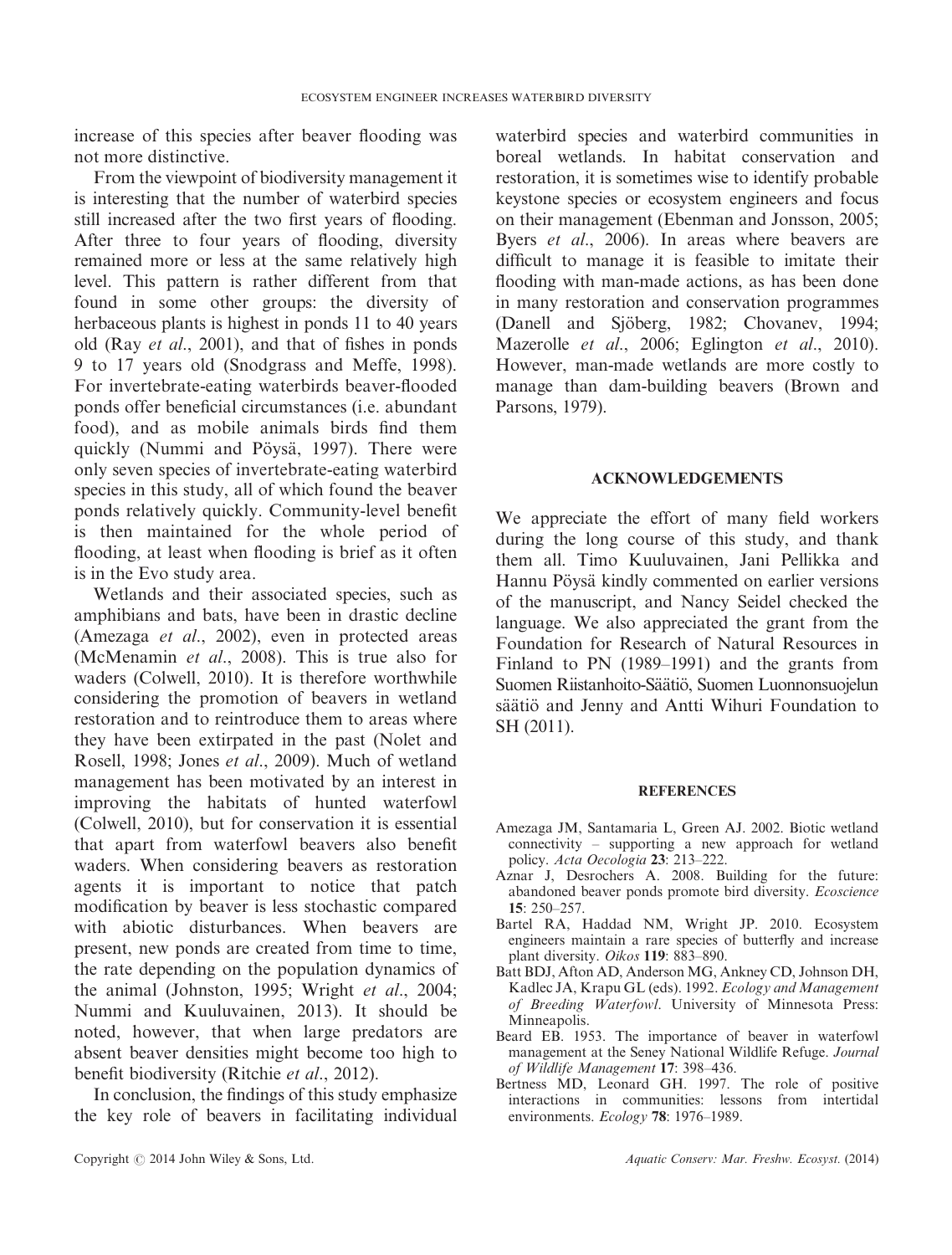- Bolker BM, Brooks ME, Clark CJ, Geange SW, Poulsen JR, Stevens MHS, White J-SS. 2009. Generalized linear mixed models: a practical guide for ecology and evolution. Trends in Ecology and Evolution 24: 127–135.
- Brown MK, Parsons GR. 1979. Waterfowl production on beaver flowages in a part of New York. New York Fish and Game Journal 26: 142-153.
- Brown DJ, Hubert WA, Anderson SA. 1996. Beaver ponds create wetland habitat for birds in mountains of southeastern Wyoming. Wetlands 16: 127–133.
- Bruno JF. 2000. Whole-community facilitation through substrate stabilization by the intertidal grass Spartina alterniflora. Ecology 81: 1179–1192.
- Bruno JF, Bertness MD. 2001. Habitat modification and facilitation in benthic marine communities. In Marine Community Ecology, Bertness MD, Gaines SD, Hay ME (eds). Sinauer Associates: Sunderland, MA; 201–218.
- Bruno JF, Stachowicz JJ, Bertness MD. 2003. Inclusion of facilitation into ecological theory. Trends in Ecology and Evolution 18: 119–125.
- Byers JE, Cuddington K, Jones CG, Talley TS, Hastings A, Lambrinos JG, Crooks JA, Wilson WG. 2006. Using ecosystem engineers to restore ecological systems. Trends in Ecology and Evolution 21: 493–500.
- Chovanev A. 1994. Man-made wetlands in urban recreational areas – a habitat for endangered species. Landscape and Urban Planning 29: 43–54.
- Collen P, Gibson RJ. 2001. The general ecology of beavers (Castor spp) as related to their influence on stream ecosystems and riparian habitats, and the subsequent effects on fish – a review. Reviews in Fish Biology and Fisheries  $10$ : 439–461.
- Colwell MA. 2010. Shorebird Ecology, Conservation, and Management. University of California Press: Berkeley, Los Angeles, London.
- Cramp S, Simmons KEL, Ferguson-Lees IJ, Gilmore R. 1985. Handbook of the Birds of Europe the Middle East and North Africa. The Birds of the Western Palearctic. Vol 3 Waders to Gulls. Oxford University Press: Oxford; 409–605.
- Cramp S, Simmons KEL, Ferguson-Lees IJ, Gilmore R. 1986. Handbook of the Birds of Europe the Middle East and North Africa. The Birds of the Western Palearctic. Vol 1 Ostrich to Ducks. Oxford University Press: Oxford; 471–665.
- Dalbeck L, Lüsher B, Ohlhoff D. 2007. Beaver ponds as habitats of amphibian communities in a central European highland. Amphibia–Reptilia 28: 493–501.
- Danell K, Sjöberg K. 1982. Successional patterns of plants, invertebrates and ducks in a man-made lake. Journal of Applied Ecology 19: 395–409.
- Danilov P, Kanshiev V, Fyodorov F. 2011. Characteristics of North American and Eurasian beaver ecology in Karelia. In Restoring the European Beaver: 50 Years of Experience, Sjöberg G, Ball JP (eds). Pensoft Publishers: Sofia; 55–72.
- Dickman CR. 1992. Commensal and mutualistic interactions among terrestrial vertebrates. Trends in Ecology and Evolution 7: 194–197.
- Ebenman B, Jonsson T. 2005. Using community viability analysis to identify fragile systems and keystone species. Trends in Ecology and Evolution 20: 568–575.
- Edwards NT, Otis DL. 1999. Avian communities and habitat relationships in South Carolina Piedmont beaver ponds. American Midland Naturalist 141: 158–171.
- Eglington SM, Bolton M, Smart MA, Sutherland WJ, Watkinson AR, Gill JA. 2010. Managing water levels on wet grasslands to improve foraging conditions for breeding northern lapwing Vanellus vanellus. Journal of Applied Ecology 47: 451–458.
- Eske Holm T, Clausen P. 2006. Effects of water level management on autumn staging waterbird and macrophyte diversity in three Danish coastal lagoons. Biodiversity and Conservation 15: 4399–4423.
- Finlayson M, Moser M (eds), 1991. Wetlands Facts on File. Waterfowl and Wetlands Research Bureau: Oxford.
- Gibbs JP. 2000. Wetland loss and biodiversity conservation. Conservation Biology 14: 314–317.
- Grover AM, Baldassarre GA. 1995. Bird species richness within beaver ponds in South-central New York. Wetlands 15: 108–118.
- Gunnarsson G, Elmberg J, Sjöberg K, Pöysä H, Nummi P. 2004. Why are there so many empty lakes? Food limits survival of mallard ducklings. Canadian Journal of Zoology 82:1698–1703.
- Hacker SD, Gaines SD. 1997. Some implications of direct positive interactions for community species diversity. Ecology 78: 1990–2003.
- Halley D, Rosell F, Saveljev A. 2012. Population and distribution of Eurasian beaver (Castor fiber). Baltic Forestry  $18:168-175$
- Hansson L-A, Brönmark C, Nilsson A, Åbjörnsson K. 2005. Conflicting demands on wetland ecosystem services: nutrient retention, biodiversity or both? Freshwater Biology 50: 705–714.
- Hyvönen T, Nummi P. 2008. Habitat dynamics of beaver Castor canadensis at two spatial scales. Wildlife Biology 14: 302–308.
- Irlandi EA, Peterson CH. 1991. Modification of an animal by large plants: mechanisms by which seagrasses influence clam growth. Oecologia 87: 307-318.
- Isola CR, Colwell MA, Taft OW, Safran RJ. 2000. Interspecific differences in habitat use of shorebirds and waterfowl foraging in managed wetlands of California's San Joaquin Valley. Waterbirds 23: 196–203.
- Jenkins SH, Busher PE. 1979. Castor canadensis. Mammalian Species 120: 1–8.
- Johnston CA. 1995. Effects of animals on landscape patterns. In Mosaic Landscapes and Ecological Processes, Hansson L, Fahrig L, Merriam G (eds). Chapman and Hall: London; 57–80.
- Jones CG, Lawton JH, Shachak M. 1994. Organisms as ecosystem engineers. Oikos 69: 373–386.
- Jones CG, Lawton JH, Shachak M. 1997. Positive and negative effects of organisms as physical ecosystem engineers. Ecology 78: 1946–1957.
- Jones K, Gilvear D, Willby N, Gaywood M. 2009. Willow (Salix spp.) and aspen (Populus tremula) regrowth after felling by the Eurasian beaver (Castor fiber): implications for riparian woodland conservation in Scotland. Aquatic Conservation: Marine and Freshwater Ecosystems 19: 75–87.
- Kantrud HA, Stewart RE. 1977. Use of natural basin wetlands by breeding waterfowl in North Dakota. Journal of Wildlife Management 41: 243–253.
- Longcore JR, McAuley DG, Pendelton GW, Bennatti CR, Mingo TM, Stromborg KL. 2006. Macroinvertebrate abundance, water chemistry, and wetland characteristics